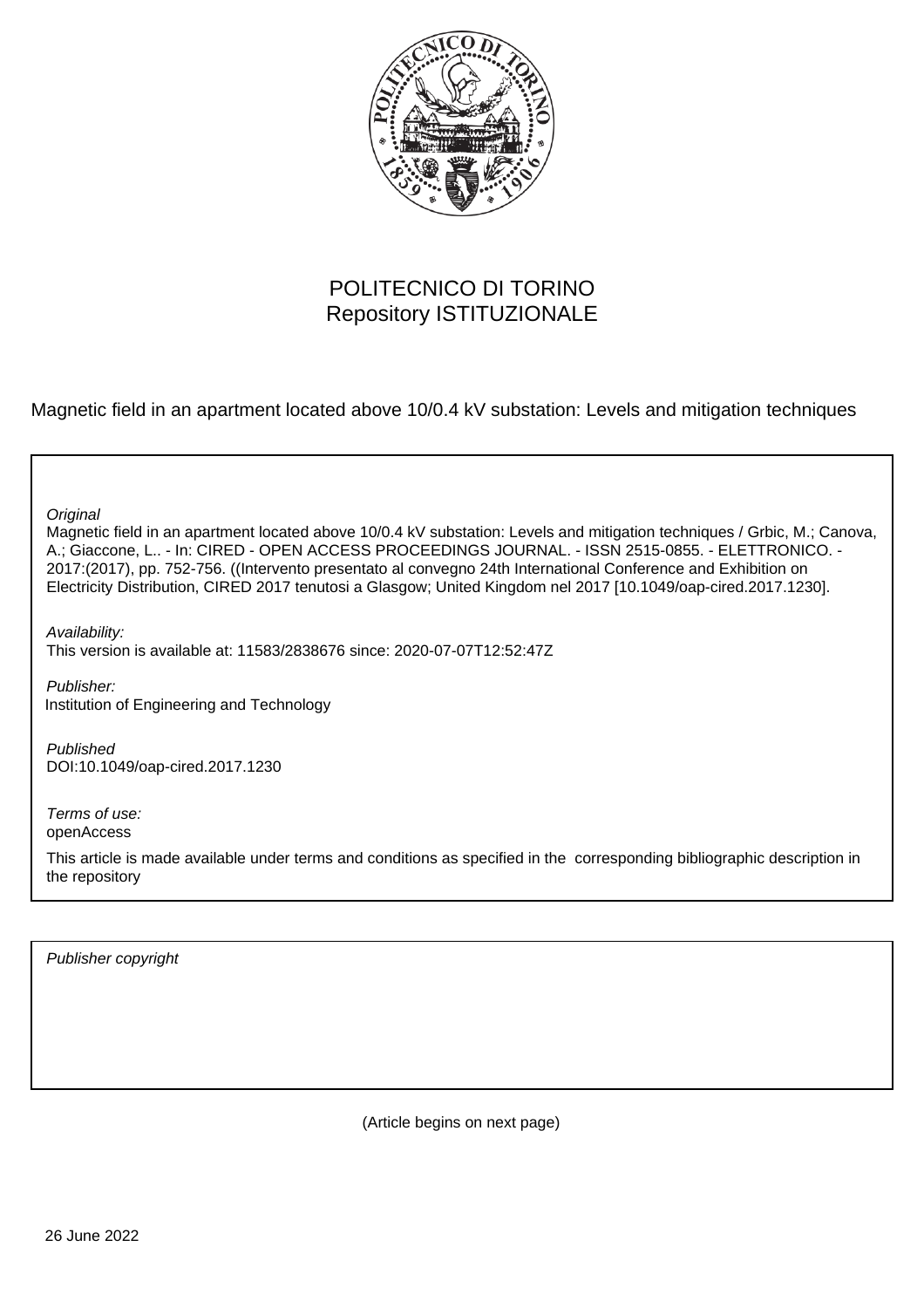Session 2: Power quality and electromagnetic compatibility

# Magnetic field in an apartment located above 10/0.4 kV substation: levels and mitigation techniques

Maja Grbić<sup>1 $\boxtimes$ </sup>, Aldo Canova<sup>2</sup>, Luca Giaccone<sup>2</sup>

<sup>1</sup>Nikola Tesla, Electrical Engineering Institute, Belgrade, Republic of Serbia <sup>2</sup>Politecnico di Torino, Torino, Italy ✉ E-mail: maja.grbic@ieent.org

Abstract: The paper presents a real case of non-ionising radiation testing in an apartment located directly above a 10/0.4 kV substation in Serbia. In order to check the compliance with national regulations on protection of population from nonionising radiation, it was necessary to perform measurements of magnetic flux density in the apartment. After the first measurements were performed, the distribution company implemented a mitigation technique by placing a passive conductive shield inside the substation in order to decrease magnetic field levels in the apartment. Measurements performed after the mitigation technique had been implemented have shown that the applied shield had an impact on magnetic field reduction to a certain extent. However, since the obtained shielding factor was not very high, the authors analysed another possible shielding solution which would provide higher shielding factor and consequently lower magnetic field levels in the apartment. Both shielding solutions and the results they provide are presented and analysed.

# 1 Introduction

The topic of non-ionising radiation has become very important in Serbia since the adoption of legislation on protection of population from non-ionising radiation in 2009 [1–3]. Studies performed since 2009 have shown that 10/0.4 and 20/0.4 kV substations located inside residential buildings represent very important sources of magnetic field, having in mind their large number and close proximity to residential areas [4].

This paper presents a real case of non-ionising radiation testing in an apartment located directly above a 10/0.4 kV substation. In order to check the compliance with national regulations on protection of population from non-ionising radiation, it was necessary to perform measurements of magnetic flux density in the apartment.

#### 2 Serbian legislation on protection from non-ionising radiation

Protection of population from non-ionising radiation is legally regulated in the Republic of Serbia since 2009 by adoption of the Law on Protection from Non-Ionizing Radiation [1] and six regulations. In this way, Serbia has fulfilled the requirements of the Recommendation 1999/519/EC [5].

The subject of the Regulation on Limits of Exposure to Non-Ionizing Radiation [2] are so-called 'areas of increased sensitivity', which include residential areas. Regulation [2] established the reference levels, which are 2 kV/m for electric field strength and  $40 \mu$ T for magnetic flux density. These reference levels refer to rms values of the power frequency field (50 Hz) in the areas of increased sensitivity.

Regulation [3] requires that higher attention is paid to so-called 'sources of special interest', which are defined as 'sources of electromagnetic radiation that can be harmful to people's health and are determined as stationary and mobile sources whose electromagnetic field in an area of increased sensitivity amounts to at least 10% of reference level prescribed for that frequency'.

Owners of sources of special interest have the obligation of providing field measurements once every 4 years.

# 3 Magnetic field source

The source of magnetic field in the apartment in question, located on the first floor of a residential building, is a 10/0.4 kV substation no. Z-325, positioned directly below the apartment, on the ground floor. The substation consists of two separate rooms – the first one with 1000 kVA transformer and the second one with 0.4 and 10 kV switchboards.

#### 4 First magnetic field testing

The first magnetic field testing was performed at the end of June of 2014 by Nikola Tesla Electrical Engineering Institute [6].

During the testing, the rms values of magnetic flux density were measured isotropically, using magnetic field analyser connected to the isotropic probe for magnetic field measurements [7, 8]. Electric field testing was not performed because it is theoretically known that in these cases electric field levels are negligible.

Since the magnetic field is proportional to the currents which flow through the conductors, the transformer load currents were measured in all three phases during the entire period of magnetic flux density measurements. Table 1 shows the minimum and maximum value of the load current during testing in each phase  $[I_{min}(A)$  and  $I_{max}(A)]$ , as well as their percentages of the transformer rated current  $[I_{\min} (%)$ and  $I_{\text{max}}$  (%)]. The transformer rated current amounts to  $I_{\text{r}} = 1443.4 \text{ A}$ at the 0.4 kV voltage level. On the basis of the measured values of the currents, it can be concluded that the transformer load during the testing was from 15 to 25% of the rated load.

The measurements in the apartment were performed at 107 points which are located in three bedrooms, bathroom and hall, since these rooms are closest to the substation (Figs. 1 and 2). More precisely, bedroom 3 is located above the room with the transformer, and bedroom 2 and the bathroom are located above the room with switchboards. In the rest of the apartment, the measured values of





Engineering and Technology

ISSN 2515-0855 doi: 10.1049/oap-cired.2017.1230 www.ietdl.org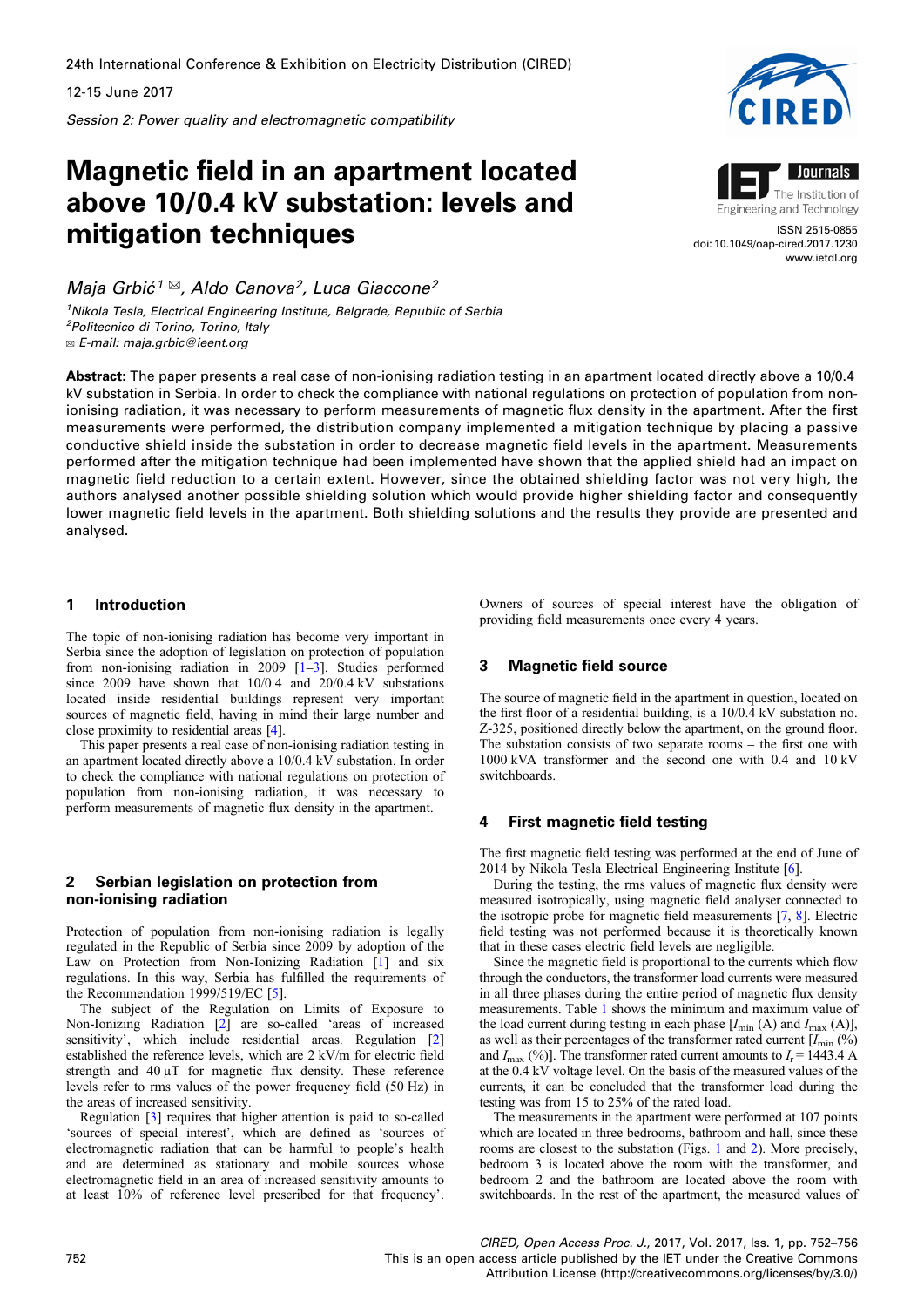Table 1 Transformer load currents during testing

| Phase | $I_{\min} - I_{\max}$ , A | $I_{\min} - I_{\max}$ , % |
|-------|---------------------------|---------------------------|
| A     | 223.3-336.4               | $15.5 - 23.3$             |
| B     | 228.9-367.2               | $15.9 - 25.4$             |
| C     | 241.0-339.9               | $16.7 - 23.6$             |



Fig. 1 Locations of measurement points  $1-87$ 



Fig. 2 Locations of measurement points 88-107

magnetic flux density were  $\leq 0.3 \mu$ T, and therefore, these results are not presented.

The measurement points were placed along horizontal measurement profiles P1–P13 at the height of 1 m from the floor, as well as along vertical profiles (V1–V3), at heights of 0, 0.5, 1, 1.5 and 2 m, with the specified order. Five-point measurements were performed at two locations at the height of 0.2 m from the floor [8]. Point A (Fig. 2) is located at the height of 0.2 m from the floor. At this point, 100 measurements were performed with a time step of 5 s between them.

The results of the magnetic flux density measurements are shown in Figs. 3 and 4. In these figures, n signifies the ordinal number of a measurement point and  $\hat{B}$  the measured value of magnetic flux density.



Fig. 3 Results of first magnetic flux density measurements at measurement points 1–59



Fig. 4 Results of first magnetic flux density measurements at measurement points 60–107

The highest field values were measured in bedroom 3 located directly above the transformer. The highest value, which amounted to 2.57 µT, was measured at point no. 93, located at the floor level. When estimating the highest possible levels of magnetic flux

density, it is necessary to take into account the highest possible load of the magnetic field source, i.e. the transformer rated current. At point A, where the maximum magnetic field level was detected,

100 magnetic flux density measurements were performed. On the basis of the correlation of these results with the simultaneously measured currents in all three phases, as well as extrapolation, it is calculated that the maximum magnetic flux density value in this point, which would appear at the rated load of the transformer, amounts to  $11.6 \mu$ T.

### 5 Application of technique for reducing magnetic field

In order to decrease the magnetic field levels in the apartment, a mitigation technique was applied by the distribution company. For that reason, two passive shields were placed inside the substation.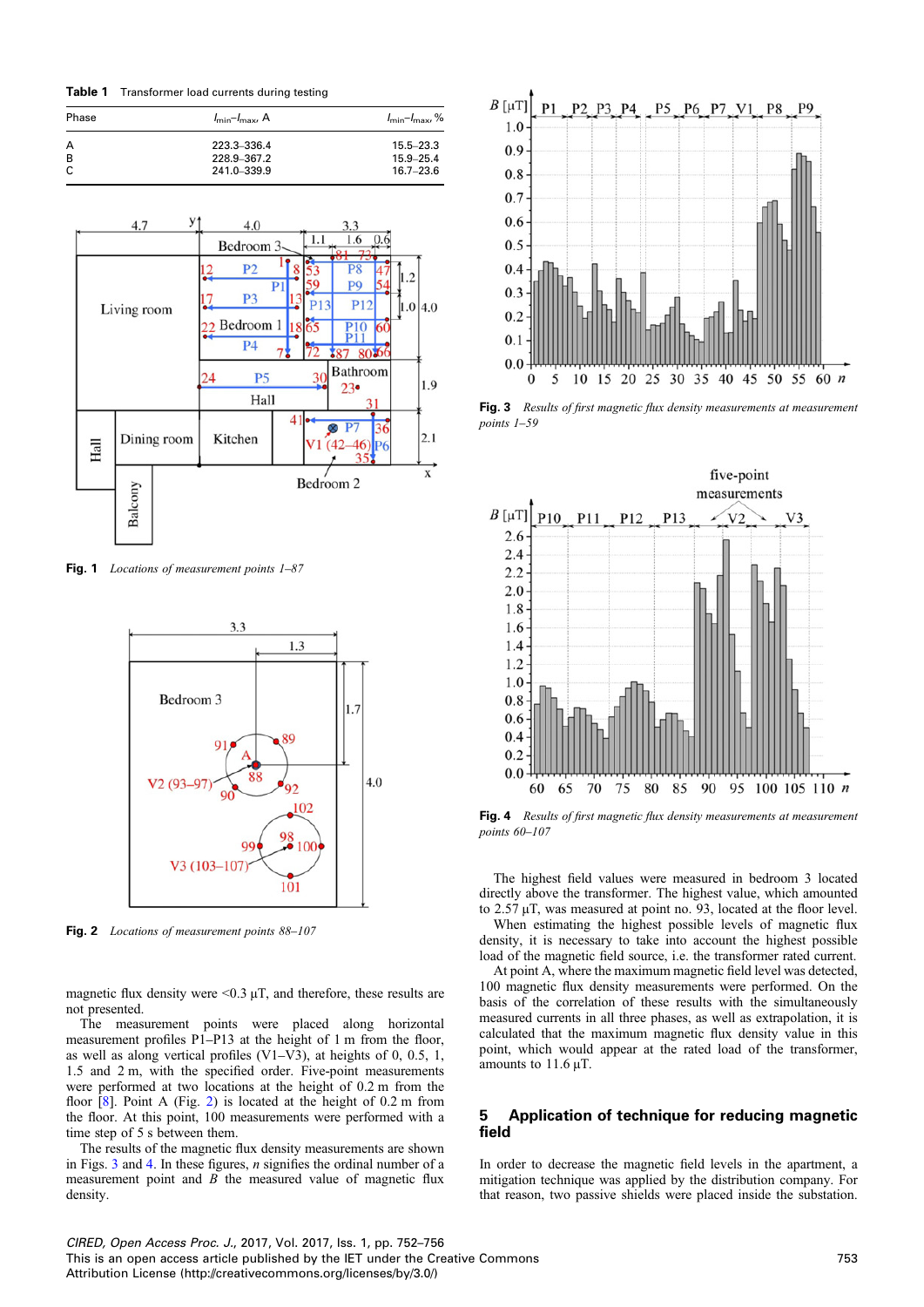The first one was placed above the transformer (Fig. 5) and the second one above the 0.4 kV switchboard (Fig. 6). Each shield consists of two iron metal sheets, 2 and 4 mm thick, placed one above the other.



Fig. 5 Shield located above the transformer



Fig. 6 Shield located above the 0.4 kV switchboard

#### 6 Second magnetic field testing

After the implementation of measures, the magnetic field testing was repeated at the beginning of March of 2016, in order to check their efficiency [9].

The measured values of transformer load currents in all three phases at the 0.4 kV voltage level are shown in Table 2. The transformer load during the testing was between 16 and 31% of the rated load.

Magnetic flux density measurements were made at 112 measurement points. The first 107 measurement points are located at the same positions as during the first measurement. The locations of points  $108-112$  are shown in Fig. 7.

The measurement results are shown in Figs. 8 and 9.

|  | Table 2 Transformer load currents during testing |  |  |  |
|--|--------------------------------------------------|--|--|--|
|--|--------------------------------------------------|--|--|--|

| Phase | $I_{\min} - I_{\max}$ , A | $I_{\text{min}} - I_{\text{max}}$ , % |
|-------|---------------------------|---------------------------------------|
| A     | 258.1-376.9               | $17.9 - 26.1$                         |
| B     | 314.3-439.5               | $21.8 - 30.5$                         |
| C     | 243.5-374.6               | $16.9 - 26.0$                         |



Fig. 7 Locations of measurement points  $108-112$ 



Fig. 8 Results of second magnetic flux density measurements at measurement points 1–59



Fig. 9 Results of second magnetic flux density measurements at measurement points 60–112

CIRED, Open Access Proc. J., 2017, Vol. 2017, Iss. 1, pp. 752–756 754 This is an open access article published by the IET under the Creative Commons Attribution License (http://creativecommons.org/licenses/by/3.0/)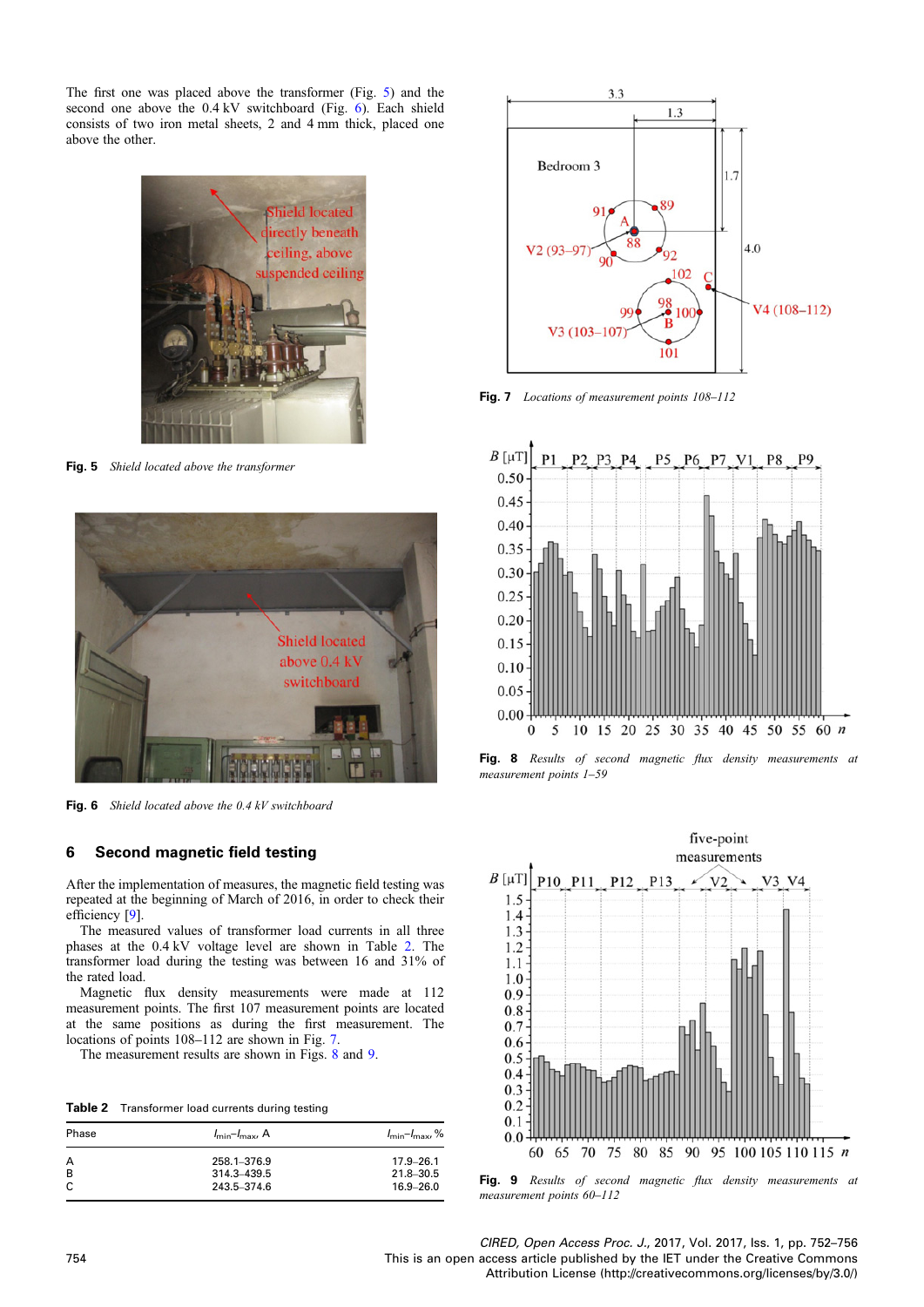The highest value of magnetic flux density was measured at measurement point no. 108, located at the floor level, and amounts to 1.44 µT.

At locations A, B and C (Fig. 7), where high magnetic field levels were detected, magnetic flux density measurements were performed during several minutes at heights of 0.2 and 1 m. At each point, 50 magnetic flux density measurements were performed with a time step of 5 s. These values are extrapolated in order to estimate the highest magnetic flux density values which would appear at these locations. The highest magnetic flux density values obtained by extrapolation at the height of 0.2 m at locations A, B and C amount to 3.41, 5.69 and 6.71  $\mu$ T, respectively. The highest magnetic flux density values at the height of 1 m at the same locations amount to 1.43, 2.33 and 2.03 µT, respectively.

#### 7 Comparison of results obtained before and after mitigation

The comparison between the results of magnetic flux density obtained before and after mitigation is shown in Table 3. The marks  $B_{\text{max1}}$  and  $B_{\text{max2}}$  represent maximum values of magnetic flux density obtained by extrapolation for the transformer rated load before and after mitigation, respectively. The shielding factor (SF) represents the ratio between magnetic flux density values before and after mitigation, i.e.  $SF = B_{\text{max1}}/B_{\text{max2}}$ .

The highest value of the shielding factor appears at location A at a 1 m height and amounts to 3.6.

The maximum value of magnetic flux density during the first testing appears at location A at a 0.2 m height and amounts to  $11.60 \mu$ T at the maximum load. During the second testing, due to the presence of the shield, the maximum appears at location C at the 0.2 m height and amounts to 6.71 uT at the maximum load. Therefore, the ratio between the maximum magnetic flux density values obtained during the first and the second testing is ∼1.7. Finally, it can be concluded that the applied shield had an impact on magnetic field reduction to a certain extent.

Table 3 Comparison between magnetic flux density results obtained before and after mitigation

| Location | h, m | $B_{\text{max1}}$ , $\mu$ T | $B_{\text{max2}}$ , $\mu$ T | SF                              |
|----------|------|-----------------------------|-----------------------------|---------------------------------|
| A        | 0.2  | 11.60                       | 3.41                        | 3.4                             |
|          |      | 5.15                        | 1.43                        | 3.6                             |
| B        | 0.2  | 9.96                        | 5.69                        | 1.75                            |
|          |      | 4.39                        | 2.33                        | 1.88                            |
| C        | 0.2  |                             | 6.71                        | $\hspace{0.1mm}-\hspace{0.1mm}$ |
|          |      |                             | 2.03                        |                                 |

#### 8 Mitigation technique proposed by the authors

Since the obtained shielding factor was not very high, the authors analysed another possible solution which would provide higher shielding factor and consequently lower magnetic field levels in the apartment. This solution was analysed by means of 3D simulations using suitable numerical methods [10–12] and consists of passive shields made of pure conductive material.

#### 8.1 Model for magnetic flux density calculations

Calculations of magnetic flux density in the apartment are based on 3D simulations of the main magnetic field source, i.e. the 0.4 kV busbars, which are modelled by a set of straight-line segments. The model is verified by comparing calculation and measurement results. In order to be concise, these results are not presented.

#### 8.2 Shielding solution

The shape of the shielding system and its position are shown in Fig. 10. The thickness of the shield is 3 mm, and its conductivity is 35 MS/m.



Fig. 10 Shape and position of the shielding system

#### 8.3 Calculation results after shielding

In order to estimate the magnetic flux density levels after the shielding, calculations are performed for the rated load, i.e. for the current of 1443.4 A at 0.4 kV voltage level of the transformer in each phase. The calculation results for the heights of 0.2 and 1 m are shown in Fig. 11.

The levels of magnetic flux density at the 0.2 m height are reduced  $<$ 3.5  $\mu$ T at the rated load. At the height of 1 m, magnetic flux density level is  $\leq 1.5$   $\mu$ T.

Fig. 12 shows the values of the shielding factor at the 0.2 and 1 m heights. The highest values of the shielding factor are slightly  $>5$  at the 0.2 m height and 4.5 at the 1 m height.



Fig. 11 Calculation results obtained after shielding for rated load